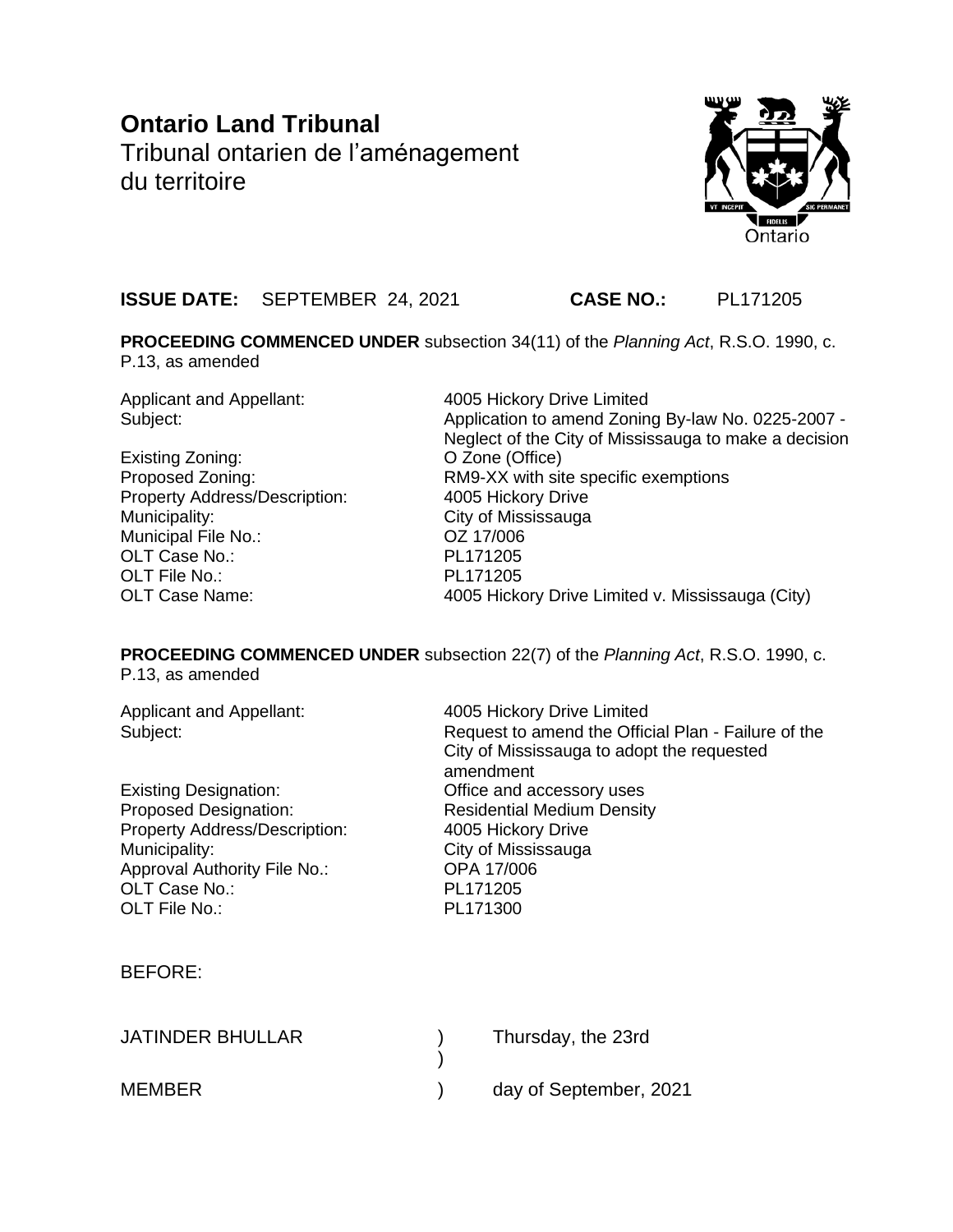**THIS MATTER** having come on for a public hearing and after the hearing, the Tribunal in its Decision issued on May 19, 2021 (the "Decision"), granted approval to the application, but withheld its Final Order subject to the fulfilment of the conditions as set out in the Decision;

**THE TRIBUNAL ORDERS** that the City of Mississauga's Official Plan is amended in the manner set out in Attachment 1.

**THE TRIBUNAL FURTHER ORDERS** that Zoning By-law No. 0225-2007 is amended in manner set out Attachment 2. The City is hereby authorized to assign the appropriate numbers to these documents for record-keeping purposes.

*"Euken lui"*

### EUKEN LUI REGISTRAR

### **Ontario Land Tribunal**

Website: [olt.gov.on.ca](http://www.olt.gov.on.ca/) Telephone: 416-212-6349 Toll Free: 1-866-448-2248

The Conservation Review Board, the Environmental Review Tribunal, the Local Planning Appeal Tribunal and the Mining and Lands Tribunal are amalgamated and continued as the Ontario Land Tribunal ("Tribunal"). Any reference to the preceding tribunals or the former Ontario Municipal Board is deemed to be a reference to the Tribunal.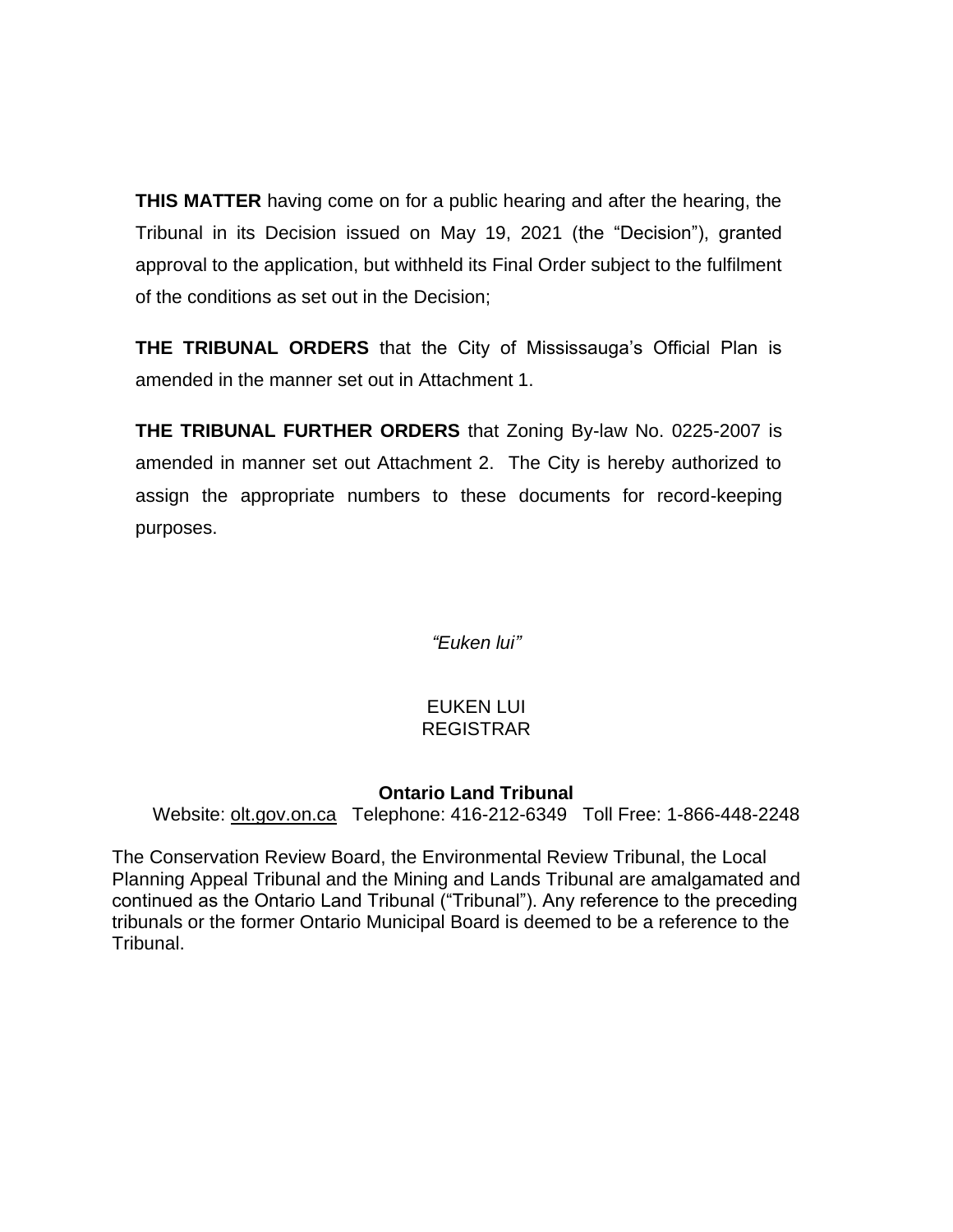Attachment 1

## **Amendment No. 129**

**to**

## **Mississauga Official Plan**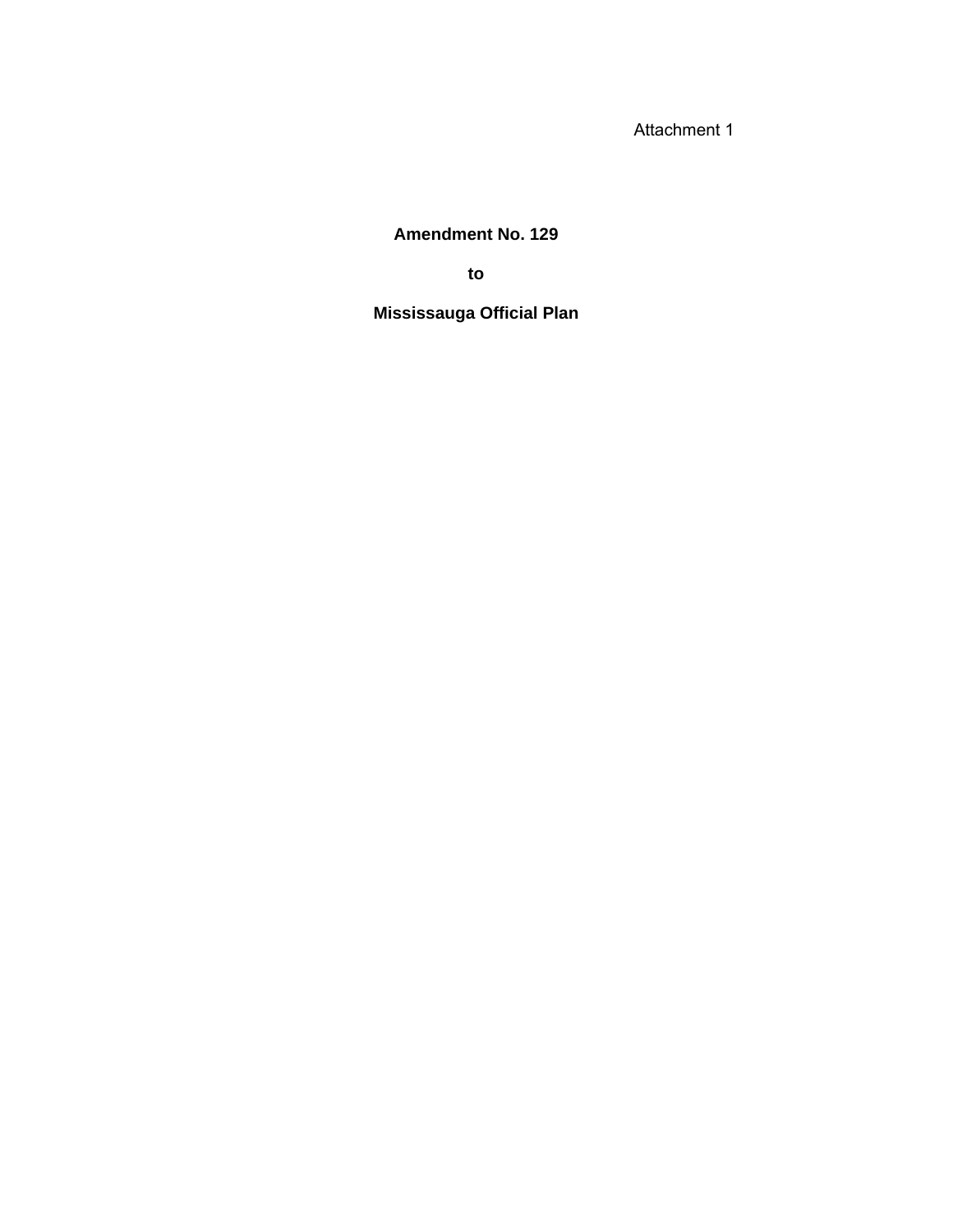### **Amendment No. 129**

**to**

## **Mississauga Official Plan**

The following text and Map "A" attached constitute Amendment No. 129.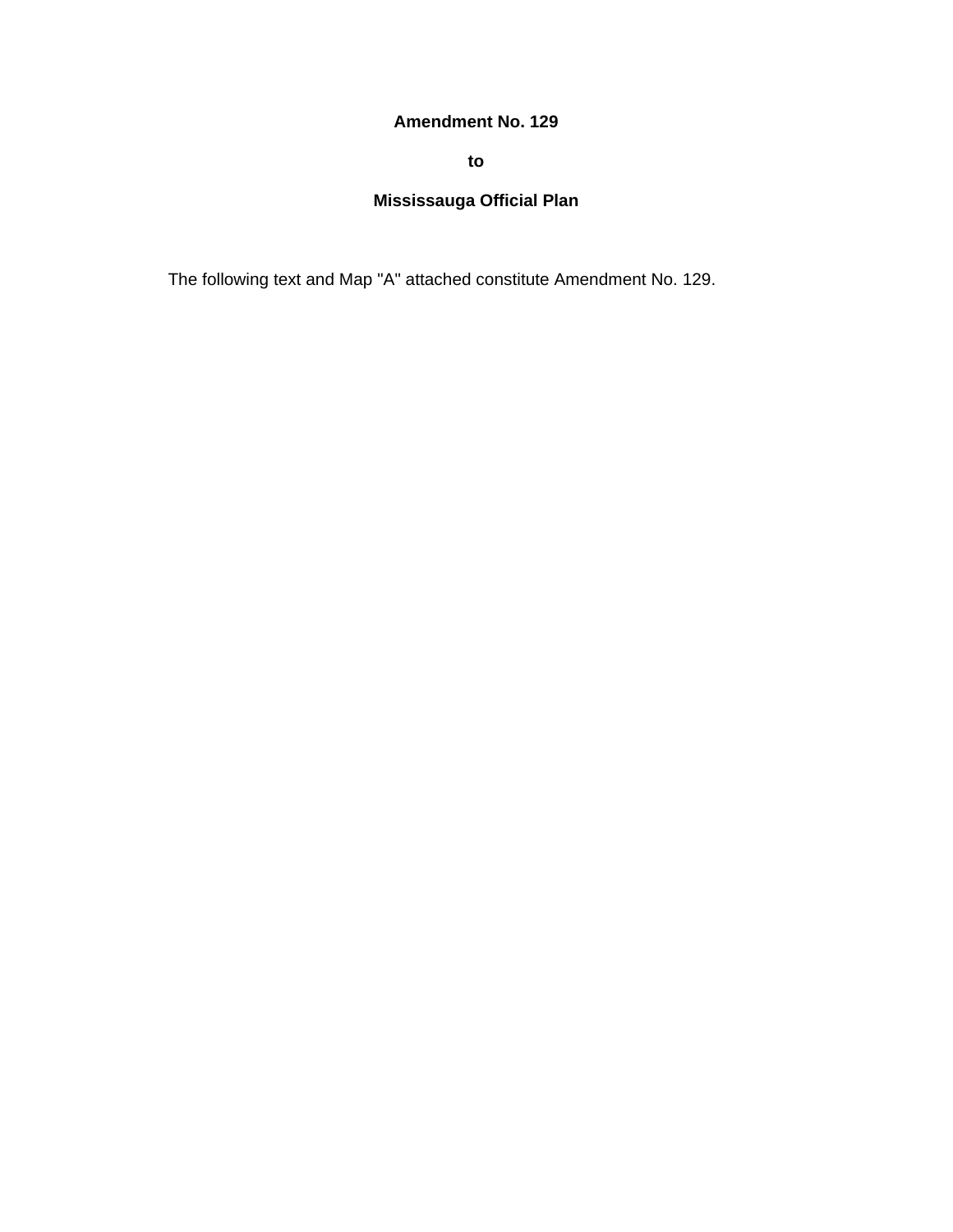#### **PURPOSE**

The purpose of this Amendment is to change the land use designation of the subject lands from Office to Residential Medium Density.

### **LOCATION**

The lands affected by this Amendment are located at the northeast corner of Hickory Drive and Burnhamthorpe Road East. The subject lands are located in the Rathwood-Applewood Community Node Character Area, as identified in Mississauga Official Plan.

### **BASIS**

Mississauga Official Plan came into effect on November 14, 2012, save and except for the outstanding site specific appeals to the Ontario Land Tribunal.

The subject lands are designated Office which permits office and accessory uses.

The proposed Amendment is required to redesignate the subject lands from Office to Residential Medium Density to permit 102 townhouse dwellings with an internal courtyard, driveway and an underground parking garage.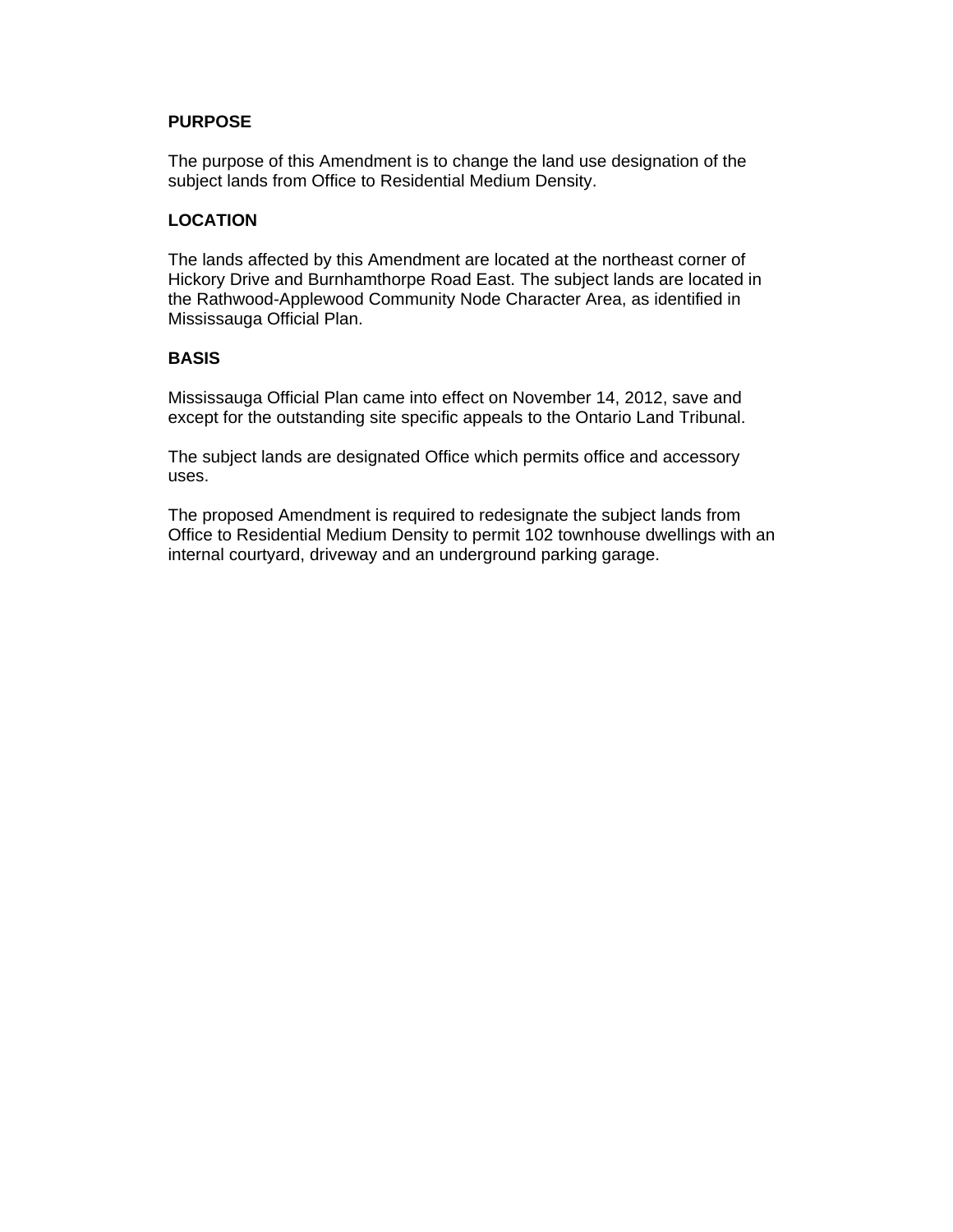### **DETAILS OF THE AMENDMENT AND POLICIES RELATIVE THERETO**

1. Schedule 10, Land Use Designations, of Mississauga Official Plan, is hereby amended by changing the land use designation of the subject lands from Office to Residential Medium Density, as shown on Map "A" of this Amendment.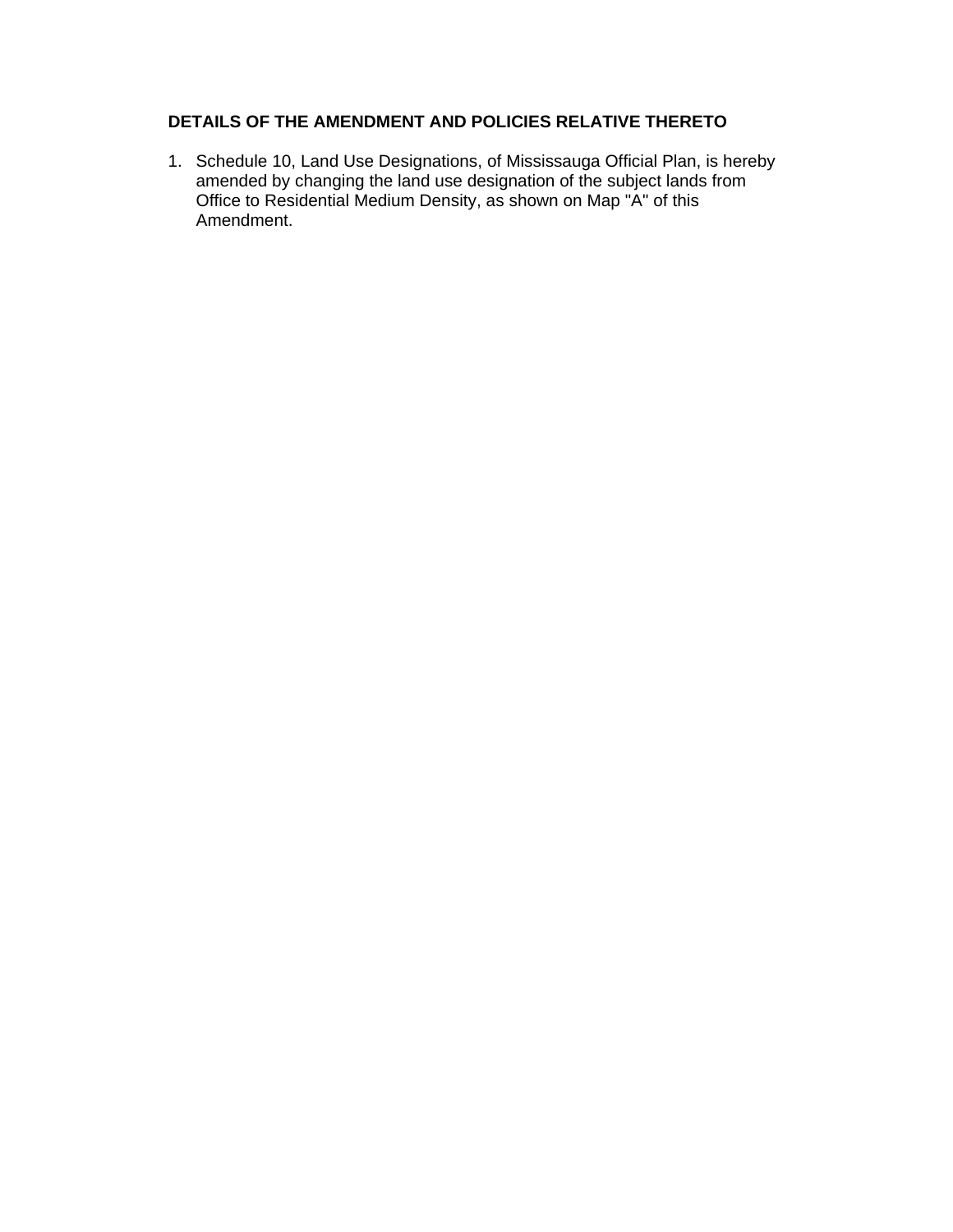### **IMPLEMENTATION**

Upon receipt of the Ontario Land Tribunal's Final Order, Mississauga Official Plan will be amended in accordance with the Order.

The lands will be rezoned as part of the same Tribunal Order.

This Amendment has been prepared based on the Office Consolidation of Mississauga Official Plan April 8, 2021.

### **INTERPRETATION**

The provisions of Mississauga Official Plan, as amended from time to time regarding the interpretation of that Plan, will apply in regard to this Amendment.

This Amendment supplements the intent and policies of Mississauga Official Plan.

http://teamsites.mississauga.ca/sites/18/mopa/oz 17 006 w3.mopa 129 olt.ad.jmcc.docx